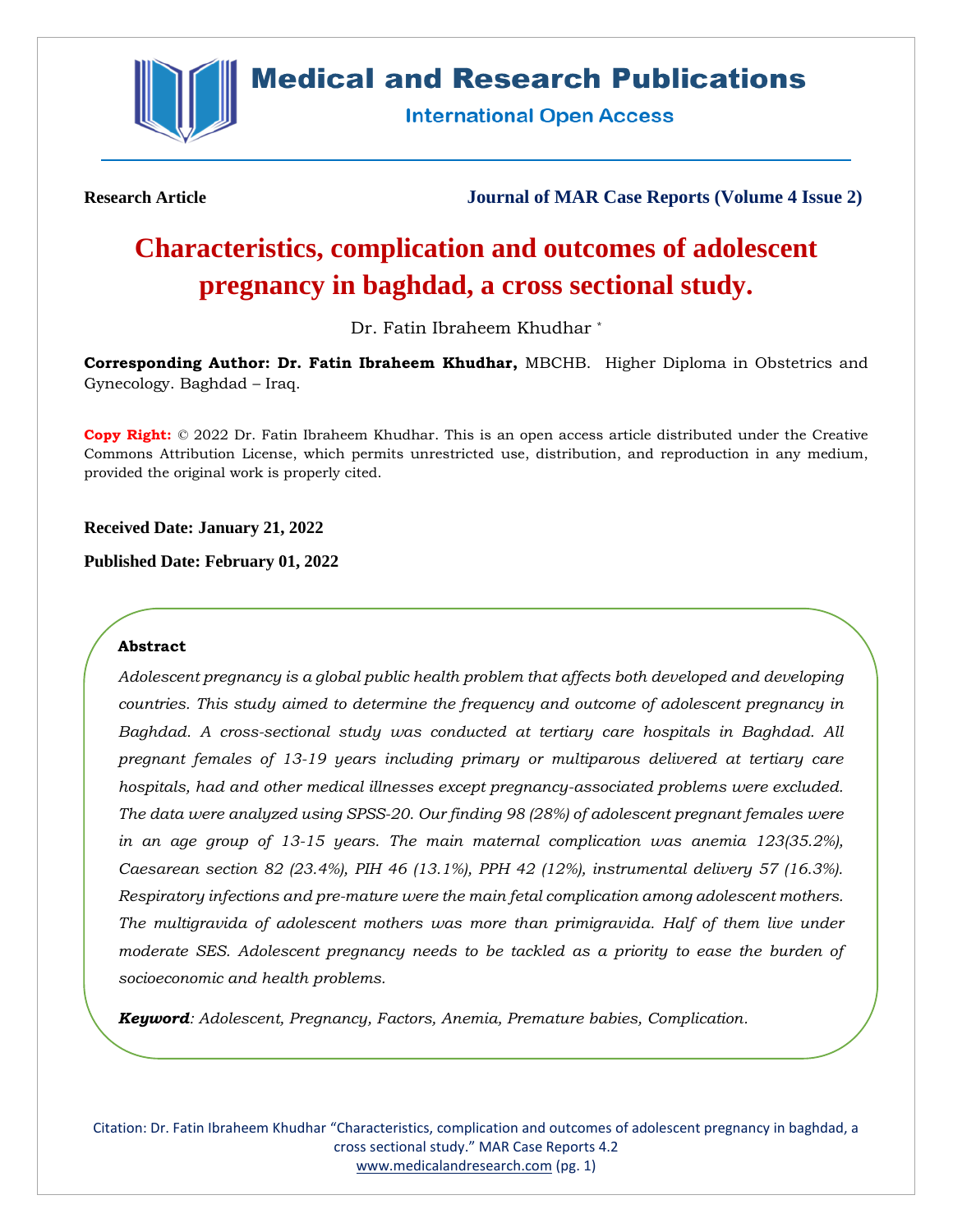#### **Introduction**

Adolescent pregnancy is a global public health problem that affects both developed and developing countries **[**1**]**. Nearly 25% of adolescent women have gotten pregnant worldwide **[**1–3**]**. Globally an estimated 3.9 million adolescents experience unsafe abortions, which contribute to the highest maternal mortality and morbidity **[**4-5**]**. Adolescent pregnancy is considered the leading cause of newborn and maternal mortality in developing countries **[**6-8**]**. Pregnancies among adolescents are associated with several adverse healths, educational, social and economic outcomes **[**9-10**]**. Adolescent pregnancies typically occur in poor populations, which could be influenced by poverty, lack of education, and work opportunities **[**11**]**.

Every year, an estimated 21 million girls aged 15–19 years in developing regions become pregnant and approximately 12 million of them give birth **[**12**]**. At least 777,000 births occur to adolescent girls younger than 15 years in developing countries **[**13**]**. Adolescent pregnancies have significant health, psychological and socioeconomic impacts on the mother. It increases the risk of low birth weight, premature delivery, mortality, preeclampsia, social isolation, delayed or neglected educational goals, and maternal depression **[**14**]**.

The social consequence includes stigma, rejection, violence and dropping out of school **[**15-16**]**. Due to their direct association with adolescent sexual intercourse, several biological factors such as the timing of pubertal development, hormone levels, and genes, are also related to adolescent pregnancy **[**17**]**. In general, adolescent mothers had a low level of education and low level of antenatal care and faces a higher risk of developing pregnancy-induced hypertension (PIH), Preeclampsia toxemia **[**18**]**, eclampsia, premature labor onset, and premature delivery with increased risk of neonatal morbidity and mortality **[**19-21**]**.

In 2012, the adolescent's fertility rate in Iraq was 69 per 1000 women aged 15-19 years whereas in Syria (42), Iran (32), Turkey (31), Jordan (26), Kuwait (14) and Saudi Arabia (10)**[**22**]**. In 2014, Pakistan has a very high number of adolescents i.e. 22.3% of the total population, as compared to only 16% in the USA and Japan **[**22-23**]**. Efforts should be made to develop national educational policies designed to assist communities confronting this Problem and to produce awareness in the prevention of adolescent pregnancy and the consequences of adolescent parenthood. Unfortunately, very limited latest data is available regarding the frequency and outcomes of adolescent pregnancy in Iraq. The study aimed to determine the frequency and outcome of adolescent pregnancy in Baghdad.

#### **Patients and Methods**

Citation: Dr. Fatin Ibraheem Khudhar "Characteristics, complication and outcomes of adolescent pregnancy in baghdad, a cross sectional study" MAR Case Reports 4.2 [www.medicalandresearch.com](http://www.medicalandresearch.com/) (pg. 2) A cross-sectional study was conducted for one year from 1st January 2021 to 31st December 2021 at tertiary care hospitals of Baghdad. Three hundred and fifty women who delivered at the age of 13- 19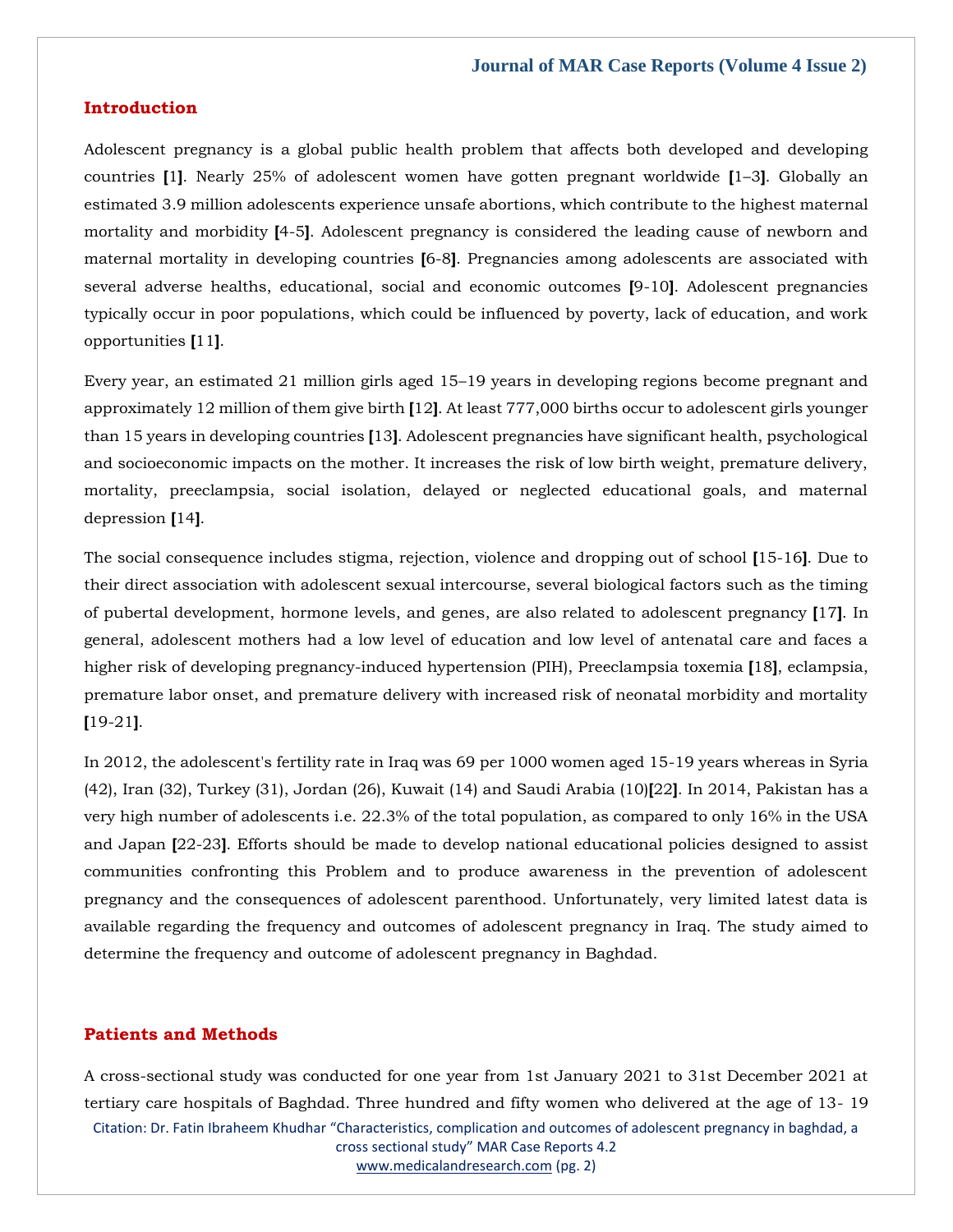years either booked or not, visiting tertiary care hospitals was included. All pregnant females of 13-19 years including primary or multiparous delivered at tertiary care hospitals, had and other medical illnesses except pregnancy-associated problems were excluded. The data were analyzed using SPSS-20.

# **Results**

Among 350 respondents, 98 (28%) of adolescent pregnant females were in an age group of 13-15 years, 142 (40.6%) were in an age group of 16-17 years, 110 (31.4%) were in an age group of 18-19 years after delivery (Table 1). Table 2 showed the maternal complications in adolescent mothers, anemia in mothers were 123(35.2%), Caesarean section 82 (23.4%), PIH 46 (13.1%), PPH 42 (12%), instrumental delivery 57 (16.3%). Regarding fetal complications in adolescent mothers, low birth weight babies were 61 (17.4%), pre-mature were 97 (27.7%), stillbirth 22 (6.3%), birth trauma 34(9.7%), Respiratory infections 136 (38.9%) [Table3]. The adolescent mothers (primigravida) were 43.4% whereas adolescent mothers (multigravida) were 56.6% in a population of Baghdad (Figure 1). According to socioeconomic status, 61(17.4%) were good SES, 111(31.7%) were poor and 178(50.9%) were intermediate SES [Figure2].

| Maternal age (year) | Frequency | Percent |
|---------------------|-----------|---------|
| $13 - 15$           | 98        | 28      |
| $16-17$             | 142       | 40.6    |
| 18-19               | 110       | 31.4    |
| Total               | 350       | 100     |

**Table 1:** Age of adolescent pregnancy after delivery

**Table 2:** Frequency of maternal complications in adolescent mothers

| Complications         | Frequency | Percent |
|-----------------------|-----------|---------|
| Anemia                | 123       | 35.2    |
| Cesarean section      | 82        | 23.4    |
| <b>PPH</b>            | 46        | 13.1    |
| <b>PIH</b>            | 42        | 12      |
| Instrumental delivery | 57        | 16.3    |
| Total                 | 350       | 100     |

Citation: Dr. Fatin Ibraheem Khudhar "Characteristics, complication and outcomes of adolescent pregnancy in baghdad, a cross sectional study" MAR Case Reports 4.2 [www.medicalandresearch.com](http://www.medicalandresearch.com/) (pg. 3)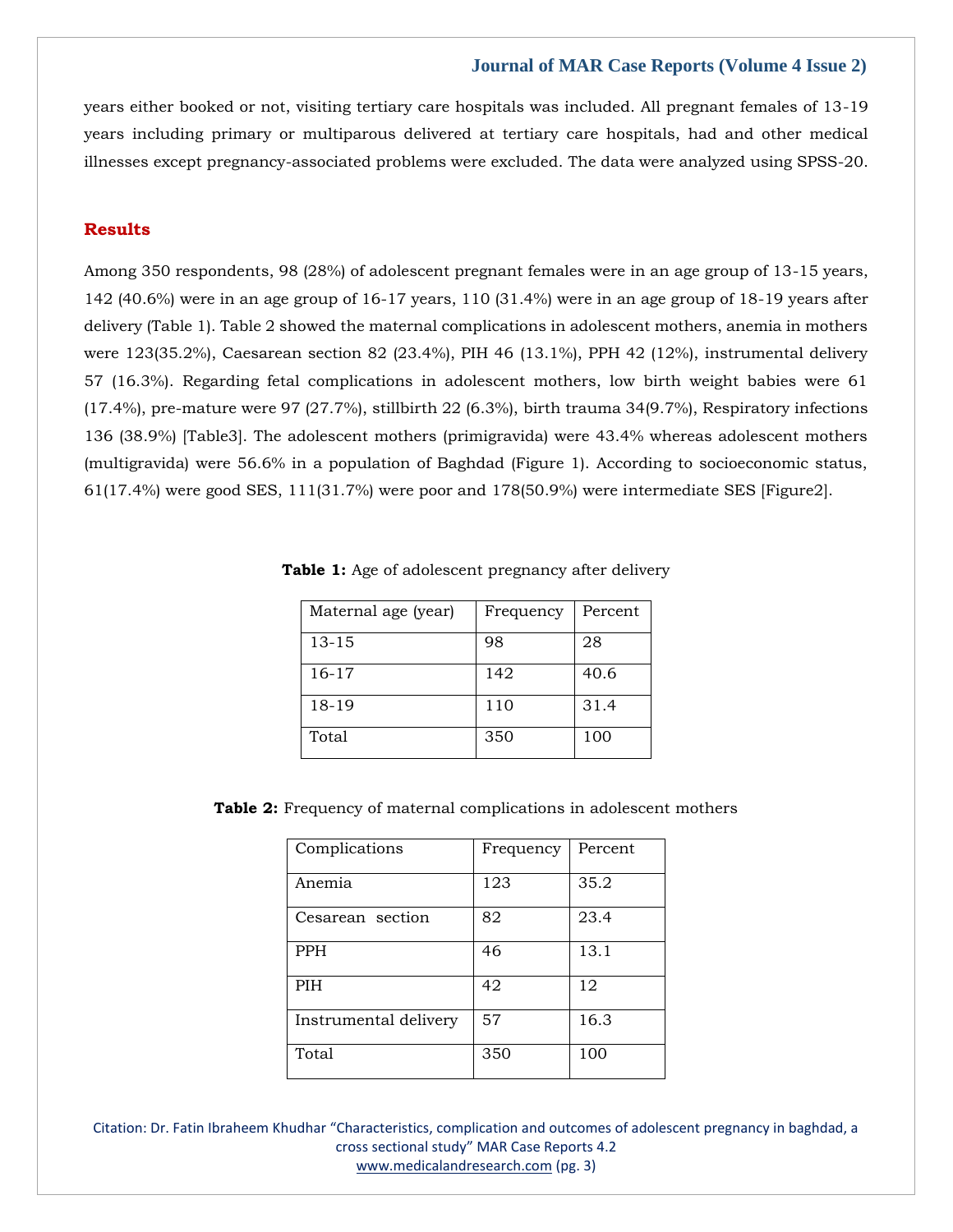| Fetal complication    | Frequency | Percent |
|-----------------------|-----------|---------|
| Low birth weight      | 61        | 17.4    |
| Premature babies      | 97        | 27.7    |
| Still birth           | 22        | 6.3     |
| Birth trauma          | 34        | 9.7     |
| Respiratory infection | 136       | 38.9    |
| Total                 | 350       | 100     |

**Table 3:** Fetal complication in adolescent mother



Figure 1: Frequency of adolescent pregnancy

Citation: Dr. Fatin Ibraheem Khudhar "Characteristics, complication and outcomes of adolescent pregnancy in baghdad, a cross sectional study" MAR Case Reports 4.2 [www.medicalandresearch.com](http://www.medicalandresearch.com/) (pg. 4)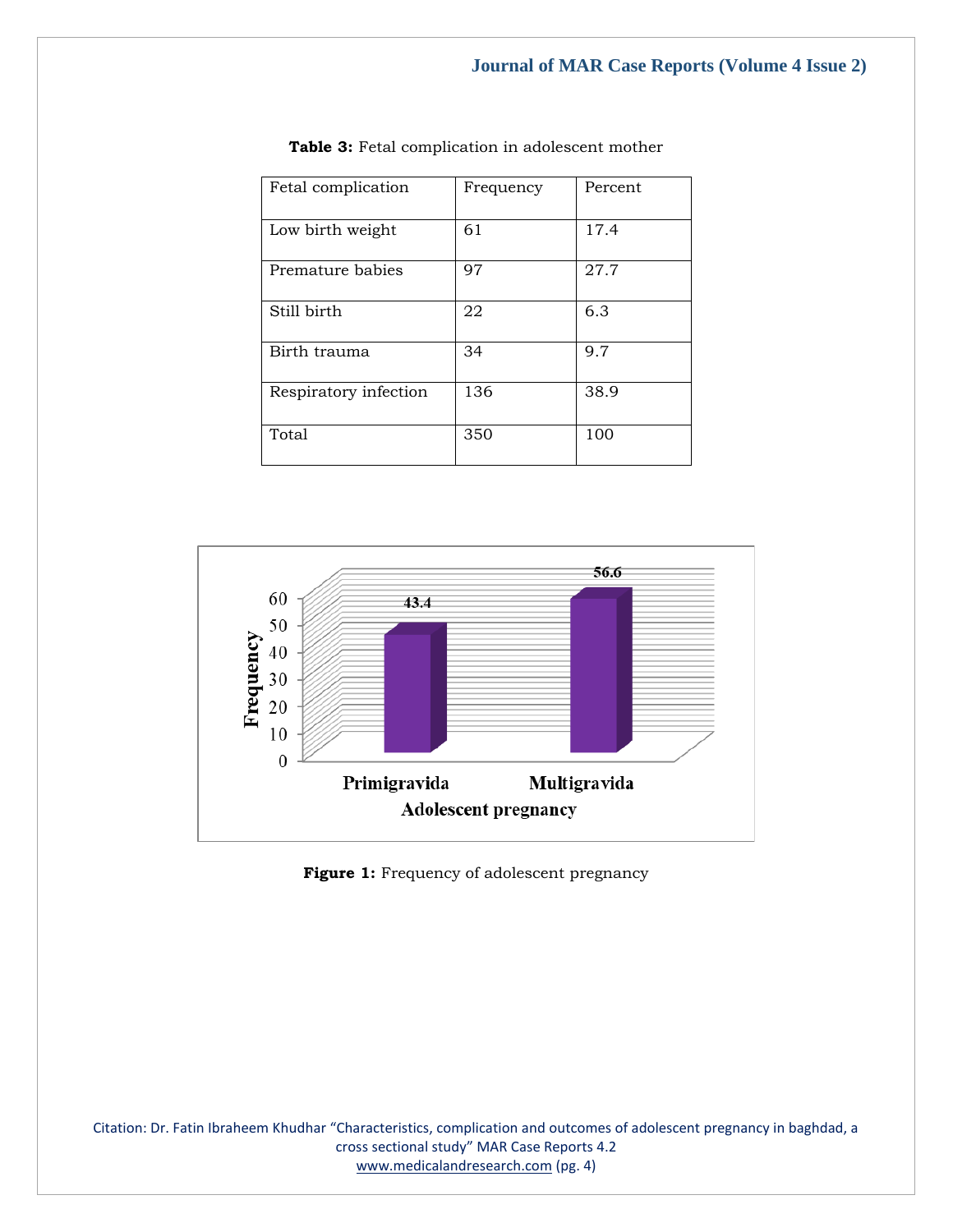

**Figure 2:** Socioeconomic status among adolescent mother

#### **Discussion**

The frequency of teenage pregnancy in Iraq as a developing country is very high compared to other developed countries. The reasons for this difference could be cultural and religious norms. Many women in teen age were married due to cultural factors. Women who married after 20 years old are considered taboo for their family and also low sexual education in school lead to unprotected sexual behavior resulting unintended pregnancy and sexual transmitted disease. In this study the most of them 40.6% were married at the age groups 16 to 17 years old, compared with other study in Indonesia, the authors found the age of teenage patients ranged from 12-18 years with a mean age of (17.4 ± 1.0) years**[**24]. A case control study was conducted in Uganda, the authors found the age of the respondents and place of residence of respondents were not significantly associated with teenage pregnancy after adjusting for all independent factors. However, after effect modification by marital status, older teenagers (15–19) were found to be less likely at risk of teenage pregnancy as compared to younger teenagers (13–14) **[**9**]**. Poor antenatal care, lower educational status and unintended pregnancy, married at less 6 months. In the same study the limited knowledge of young women about antenatal care programs and the fear of HIV testing have been further obstacles to efficient antenatal care **[**24**]**.

In this study we found the most complication of pregnancy among adolescent mother was anemia 40.6%; followed by CS 23.4%, instrumental delivery 16.3%, PPH and PIH 13.1% and 12 respectively. Compared with another studied in Pakistan, the authors reported the main maternal complications in adolescent mothers was anemia 144(72%), C section 15 (7.5%), PIH 16 (8%), PPH 13 (6.5%), instrumental delivery 12 (6%) **[**19**]**. A study done it in Indonesia, the authors reported the pregnancy complications like preterm

Citation: Dr. Fatin Ibraheem Khudhar "Characteristics, complication and outcomes of adolescent pregnancy in baghdad, a cross sectional study" MAR Case Reports 4.2 [www.medicalandresearch.com](http://www.medicalandresearch.com/) (pg. 5)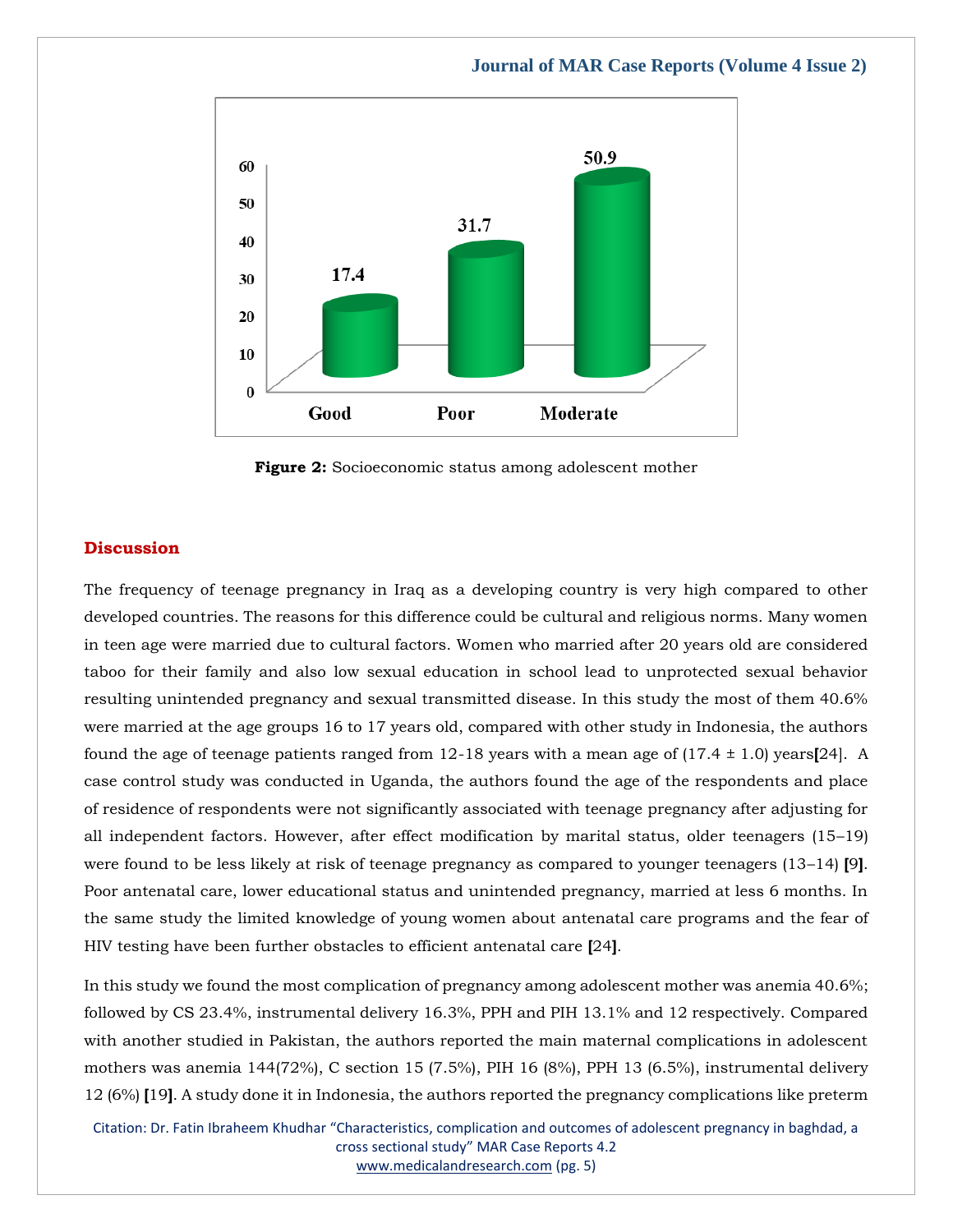labor, eclampsia and intra uterine infection occurred more commonly in teenagers compared to adult primigravid mothers **[**24**]**.

Regarding to fetal complication we found the respiratory infection38.9% was the main complication and premature 27.7%. another study done it by Shah et al in Pakistan, Regarding fetal complications in adolescent mothers, low birth weight babies were 109 (54.5%), pre-mature were 26 (13%), still birth 18 (9%),birth trauma 17(8.5%), Respiratory infections 30 (15%)**[**19**]**.

In this study we found the most of adolescent mother were living under moderate socioeconomic status and compared with another study in done it USA and in Turkey , the authors reported the socioeconomic factors associated with young age, such as low economic status, and insufficient education, are also blamed for poor outcomes in adolescent pregnancy**[**25-26**]**.

# **Conclusion**

Frequency of adolescent pregnancies is still remained high in multigravida. Anemia was more common as compare to other maternal complication appeared soon after delivery. Most common fetal outcome includes respiratory infection and pre mature babies among all delivered babies. The multigravida of adolescent mothers was more than primigravida. Half of them living under moderate SES.

#### **Recommendation**

Government should improve the reproductive consequence and reduce the incidence of adolescent pregnancy by increasing public awareness, ensuring female education and enforcing marriage law. Adolescent pregnancy needs to be tackled as a priority to ease the burden of socioeconomic and health problem.

#### **References**

1[.Klein JD. Adolescent pregnancy: current trends and issues. Pediatrics. 2005; 116\(1\):281](https://www.google.com/search?q=Adolescent+pregnancy%3A+current+trends+and+issues&oq=Adolescent+pregnancy%3A+current+trends+and+issues&aqs=chrome..69i57.935j0j7&sourceid=chrome&ie=UTF-8)–6.

2[.Kassa GM, Arowojolu A, Odukogbe A, Yalew AW. Prevalence and determinants of adolescent pregnancy](https://www.google.com/search?q=Prevalence+and+determinants+of+adolescent+pregnancy+in+Africa%3A+a+systematic+review+and+meta-analysis&sxsrf=AOaemvIjhrP7dcfXEZDBJeKi0seLNn65BA%3A1643017258548&ei=KnTuYdT8IPCVseMPieCm8Aw&ved=0ahUKEwjUubigjMr1AhXwSmwGHQmwCc4Q4dUDCA4&uact=5&oq=Prevalence+and+determinants+of+adolescent+pregnancy+in+Africa%3A+a+systematic+review+and+meta-analysis&gs_lcp=Cgdnd3Mtd2l6EAMyBQgAEIAEOgcIIxDqAhAnSgQIQRgASgQIRhgAUOYFWOYFYLYIaAFwAngAgAGXAYgBlwGSAQMwLjGYAQCgAQGgAQKwAQrAAQE&sclient=gws-wiz)  [in Africa: a systematic review and meta-analysis. Reprod Health. 2018;15\(1\):195.](https://www.google.com/search?q=Prevalence+and+determinants+of+adolescent+pregnancy+in+Africa%3A+a+systematic+review+and+meta-analysis&sxsrf=AOaemvIjhrP7dcfXEZDBJeKi0seLNn65BA%3A1643017258548&ei=KnTuYdT8IPCVseMPieCm8Aw&ved=0ahUKEwjUubigjMr1AhXwSmwGHQmwCc4Q4dUDCA4&uact=5&oq=Prevalence+and+determinants+of+adolescent+pregnancy+in+Africa%3A+a+systematic+review+and+meta-analysis&gs_lcp=Cgdnd3Mtd2l6EAMyBQgAEIAEOgcIIxDqAhAnSgQIQRgASgQIRhgAUOYFWOYFYLYIaAFwAngAgAGXAYgBlwGSAQMwLjGYAQCgAQGgAQKwAQrAAQE&sclient=gws-wiz)

3[.Kaphagawani N, Kalipeni E. Sociocultural factors contributing to teenage pregnancy in Zomba district,](https://www.google.com/search?q=Sociocultural+factors+contributing+to+teenage+pregnancy+in+Zomba+district%2C+Malawi.&sxsrf=AOaemvKGKcZpkMhtaJU8iGRdgEqKKIUfkA%3A1643017288085&ei=SHTuYYbUBPCVseMP9JKk0A0&ved=0ahUKEwiGmMOujMr1AhXwSmwGHXQJCdoQ4dUDCA4&uact=5&oq=Sociocultural+factors+contributing+to+teenage+pregnancy+in+Zomba+district%2C+Malawi.&gs_lcp=Cgdnd3Mtd2l6EAMyBggAEBYQHjoHCCMQ6gIQJ0oECEEYAEoECEYYAFCZBliZBmCeCWgBcAJ4AIAB4gGIAeIBkgEDMi0xmAEAoAEBoAECsAEKwAEB&sclient=gws-wiz) 

[Malawi. Glob Public Health. 2017;12\(6\):694](https://www.google.com/search?q=Sociocultural+factors+contributing+to+teenage+pregnancy+in+Zomba+district%2C+Malawi.&sxsrf=AOaemvKGKcZpkMhtaJU8iGRdgEqKKIUfkA%3A1643017288085&ei=SHTuYYbUBPCVseMP9JKk0A0&ved=0ahUKEwiGmMOujMr1AhXwSmwGHXQJCdoQ4dUDCA4&uact=5&oq=Sociocultural+factors+contributing+to+teenage+pregnancy+in+Zomba+district%2C+Malawi.&gs_lcp=Cgdnd3Mtd2l6EAMyBggAEBYQHjoHCCMQ6gIQJ0oECEEYAEoECEYYAFCZBliZBmCeCWgBcAJ4AIAB4gGIAeIBkgEDMi0xmAEAoAEBoAECsAEKwAEB&sclient=gws-wiz)–710.

Citation: Dr. Fatin Ibraheem Khudhar "Characteristics, complication and outcomes of adolescent pregnancy in baghdad, a cross sectional study" MAR Case Reports 4.2 [www.medicalandresearch.com](http://www.medicalandresearch.com/) (pg. 6)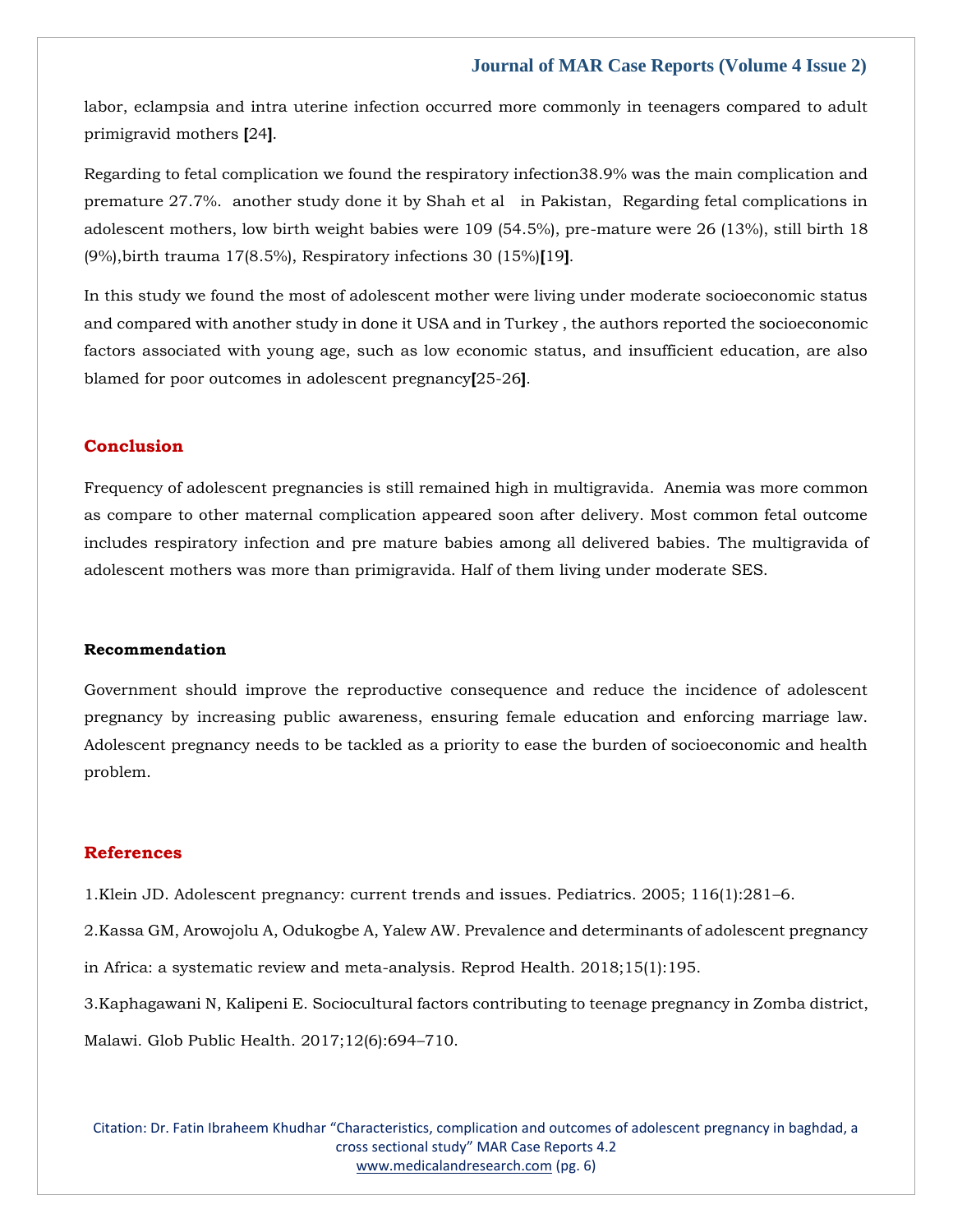4[.Darroch JE, Woog V, Bankole A, Ashford LS, Points K. Costs and benefits of meeting the contraceptive](https://www.google.com/search?q=Costs+and+benefits+of+meeting+the+contraceptive+needs+of+adolescents%3A+Guttmacher+Institute%3B+2016&sxsrf=AOaemvIP4Q4Fu25gdHqkgD7xZucjUlPolQ%3A1643017306506&ei=WnTuYeikHsqaseMPl5O86AU&ved=0ahUKEwjouae3jMr1AhVKTWwGHZcJD10Q4dUDCA4&uact=5&oq=Costs+and+benefits+of+meeting+the+contraceptive+needs+of+adolescents%3A+Guttmacher+Institute%3B+2016&gs_lcp=Cgdnd3Mtd2l6EAM6BwgjEOoCECdKBAhBGABKBAhGGABQ3wVY3wVg1AhoAXACeACAAasBiAGrAZIBAzAuMZgBAKABAaABArABCsABAQ&sclient=gws-wiz)  [needs of adolescents: Guttmacher Institute; 2016.](https://www.google.com/search?q=Costs+and+benefits+of+meeting+the+contraceptive+needs+of+adolescents%3A+Guttmacher+Institute%3B+2016&sxsrf=AOaemvIP4Q4Fu25gdHqkgD7xZucjUlPolQ%3A1643017306506&ei=WnTuYeikHsqaseMPl5O86AU&ved=0ahUKEwjouae3jMr1AhVKTWwGHZcJD10Q4dUDCA4&uact=5&oq=Costs+and+benefits+of+meeting+the+contraceptive+needs+of+adolescents%3A+Guttmacher+Institute%3B+2016&gs_lcp=Cgdnd3Mtd2l6EAM6BwgjEOoCECdKBAhBGABKBAhGGABQ3wVY3wVg1AhoAXACeACAAasBiAGrAZIBAzAuMZgBAKABAaABArABCsABAQ&sclient=gws-wiz)

5[.Franklin C, Corcoran J. Preventing adolescent pregnancy: a review of programs and practices. Soc](https://www.google.com/search?q=Preventing+adolescent+pregnancy%3A+a+review+of+programs+and+practices&sxsrf=AOaemvKH2WUOr2bvNHIUKXjcdZtgg5AN1w%3A1643017327200&ei=b3TuYae7C_mMseMP4vyxoA4&ved=0ahUKEwjnrpbBjMr1AhV5RmwGHWJ-DOQQ4dUDCA4&uact=5&oq=Preventing+adolescent+pregnancy%3A+a+review+of+programs+and+practices&gs_lcp=Cgdnd3Mtd2l6EAM6BwgjEOoCECdKBAhBGABKBAhGGABQpAVYpAVg2QdoAXACeACAAbwBiAG8AZIBAzAuMZgBAKABAaABArABCsABAQ&sclient=gws-wiz)  [Work. 2000;45\(1\):40](https://www.google.com/search?q=Preventing+adolescent+pregnancy%3A+a+review+of+programs+and+practices&sxsrf=AOaemvKH2WUOr2bvNHIUKXjcdZtgg5AN1w%3A1643017327200&ei=b3TuYae7C_mMseMP4vyxoA4&ved=0ahUKEwjnrpbBjMr1AhV5RmwGHWJ-DOQQ4dUDCA4&uact=5&oq=Preventing+adolescent+pregnancy%3A+a+review+of+programs+and+practices&gs_lcp=Cgdnd3Mtd2l6EAM6BwgjEOoCECdKBAhBGABKBAhGGABQpAVYpAVg2QdoAXACeACAAbwBiAG8AZIBAzAuMZgBAKABAaABArABCsABAQ&sclient=gws-wiz)–52.

6[.Neal S, Matthews Z, Frost M, Fogstad H, Camacho AV, Laski L. Childbearing in adolescents aged 12](https://www.google.com/search?q=Childbearing+in+adolescents+aged+12%E2%80%9315+years+in+low+resource+countries%3A+a+neglected+issue.+New+estimates+from+demographic+and+household+surveys+in+42+countries&sxsrf=AOaemvKBIGWi6INnVEeGbHAAcqeK1ceiwQ%3A1643017344928&ei=gHTuYYn0N6iXseMPk_6aiAw&ved=0ahUKEwiJtNDJjMr1AhWoS2wGHRO_BsEQ4dUDCA4&uact=5&oq=Childbearing+in+adolescents+aged+12%E2%80%9315+years+in+low+resource+countries%3A+a+neglected+issue.+New+estimates+from+demographic+and+household+surveys+in+42+countries&gs_lcp=Cgdnd3Mtd2l6EAMyBwgjEOoCECcyBwgjEOoCECcyBwgjEOoCECcyBwgjEOoCECcyBwgjEOoCECcyBwgjEOoCECcyBwgjEOoCECcyBwgjEOoCECcyBwgjEOoCECcyBwgjEOoCECdKBAhBGABKBAhGGABQuAVYuAVg-wdoAXAAeACAAQCIAQCSAQCYAQCgAQGgAQKwAQrAAQE&sclient=gws-wiz)– [15 years in low resource countries: a neglected issue. New estimates from demographic and household](https://www.google.com/search?q=Childbearing+in+adolescents+aged+12%E2%80%9315+years+in+low+resource+countries%3A+a+neglected+issue.+New+estimates+from+demographic+and+household+surveys+in+42+countries&sxsrf=AOaemvKBIGWi6INnVEeGbHAAcqeK1ceiwQ%3A1643017344928&ei=gHTuYYn0N6iXseMPk_6aiAw&ved=0ahUKEwiJtNDJjMr1AhWoS2wGHRO_BsEQ4dUDCA4&uact=5&oq=Childbearing+in+adolescents+aged+12%E2%80%9315+years+in+low+resource+countries%3A+a+neglected+issue.+New+estimates+from+demographic+and+household+surveys+in+42+countries&gs_lcp=Cgdnd3Mtd2l6EAMyBwgjEOoCECcyBwgjEOoCECcyBwgjEOoCECcyBwgjEOoCECcyBwgjEOoCECcyBwgjEOoCECcyBwgjEOoCECcyBwgjEOoCECcyBwgjEOoCECcyBwgjEOoCECdKBAhBGABKBAhGGABQuAVYuAVg-wdoAXAAeACAAQCIAQCSAQCYAQCgAQGgAQKwAQrAAQE&sclient=gws-wiz)  [surveys in 42 countries. Acta Obstet Gynecol Scand. 2012;91\(9\):1114](https://www.google.com/search?q=Childbearing+in+adolescents+aged+12%E2%80%9315+years+in+low+resource+countries%3A+a+neglected+issue.+New+estimates+from+demographic+and+household+surveys+in+42+countries&sxsrf=AOaemvKBIGWi6INnVEeGbHAAcqeK1ceiwQ%3A1643017344928&ei=gHTuYYn0N6iXseMPk_6aiAw&ved=0ahUKEwiJtNDJjMr1AhWoS2wGHRO_BsEQ4dUDCA4&uact=5&oq=Childbearing+in+adolescents+aged+12%E2%80%9315+years+in+low+resource+countries%3A+a+neglected+issue.+New+estimates+from+demographic+and+household+surveys+in+42+countries&gs_lcp=Cgdnd3Mtd2l6EAMyBwgjEOoCECcyBwgjEOoCECcyBwgjEOoCECcyBwgjEOoCECcyBwgjEOoCECcyBwgjEOoCECcyBwgjEOoCECcyBwgjEOoCECcyBwgjEOoCECcyBwgjEOoCECdKBAhBGABKBAhGGABQuAVYuAVg-wdoAXAAeACAAQCIAQCSAQCYAQCgAQGgAQKwAQrAAQE&sclient=gws-wiz)–8.

7[.WHO. Global health estimates 2015: deaths by cause, age, sex, by country and by region, 2000-2015.](https://www.google.com/search?q=Global+health+estimates+2015%3A+deaths+by+cause%2C+age%2C+sex%2C+by+country+and+by+region%2C+2000-2015&sxsrf=AOaemvL8ABYUIzthNFDsg95twyXJh6RvyA%3A1643017365602&ei=lXTuYfXrI4qQseMPyvy7yAI&ved=0ahUKEwi1ir7TjMr1AhUKSGwGHUr-DikQ4dUDCA4&uact=5&oq=Global+health+estimates+2015%3A+deaths+by+cause%2C+age%2C+sex%2C+by+country+and+by+region%2C+2000-2015&gs_lcp=Cgdnd3Mtd2l6EAM6BwgjEOoCECdKBAhBGABKBAhGGABQhwZYhwZgyQhoAXACeACAAdkBiAHZAZIBAzItMZgBAKABAaABArABCsABAQ&sclient=gws-wiz)  [Geneva: World Health Organization; 2016.](https://www.google.com/search?q=Global+health+estimates+2015%3A+deaths+by+cause%2C+age%2C+sex%2C+by+country+and+by+region%2C+2000-2015&sxsrf=AOaemvL8ABYUIzthNFDsg95twyXJh6RvyA%3A1643017365602&ei=lXTuYfXrI4qQseMPyvy7yAI&ved=0ahUKEwi1ir7TjMr1AhUKSGwGHUr-DikQ4dUDCA4&uact=5&oq=Global+health+estimates+2015%3A+deaths+by+cause%2C+age%2C+sex%2C+by+country+and+by+region%2C+2000-2015&gs_lcp=Cgdnd3Mtd2l6EAM6BwgjEOoCECdKBAhBGABKBAhGGABQhwZYhwZgyQhoAXACeACAAdkBiAHZAZIBAzItMZgBAKABAaABArABCsABAQ&sclient=gws-wiz)

8.Odimegwu C, Mkwananzi S. [Factors associated with teen pregnancy in sub-](https://www.google.com/search?q=Factors+associated+with+teen+pregnancy+in+sub-+Saharan+Africa%3A+a+multi-country+cross-sectional+study&sxsrf=AOaemvIXqO6oZD6vsJFGwxN0ytRnHqSNmA%3A1643017391972&ei=r3TuYfzhOuWQseMP9--OmAk&ved=0ahUKEwi89YfgjMr1AhVlSGwGHfe3A5MQ4dUDCA4&uact=5&oq=Factors+associated+with+teen+pregnancy+in+sub-+Saharan+Africa%3A+a+multi-country+cross-sectional+study&gs_lcp=Cgdnd3Mtd2l6EAM6BwgjEOoCECdKBAhBGABKBAhGGABQ3gVY3gVgjQhoAXACeACAAa8BiAGvAZIBAzAuMZgBAKABAaABArABCsABAQ&sclient=gws-wiz) Saharan Africa: a multi[country cross-sectional study. Afr J Reprod Health. 2016;20\(3\):94](https://www.google.com/search?q=Factors+associated+with+teen+pregnancy+in+sub-+Saharan+Africa%3A+a+multi-country+cross-sectional+study&sxsrf=AOaemvIXqO6oZD6vsJFGwxN0ytRnHqSNmA%3A1643017391972&ei=r3TuYfzhOuWQseMP9--OmAk&ved=0ahUKEwi89YfgjMr1AhVlSGwGHfe3A5MQ4dUDCA4&uact=5&oq=Factors+associated+with+teen+pregnancy+in+sub-+Saharan+Africa%3A+a+multi-country+cross-sectional+study&gs_lcp=Cgdnd3Mtd2l6EAM6BwgjEOoCECdKBAhBGABKBAhGGABQ3gVY3gVgjQhoAXACeACAAa8BiAGvAZIBAzAuMZgBAKABAaABArABCsABAQ&sclient=gws-wiz)–107.

9[.Ochen AM, Chi PC, Lawoko S. Predictors of teenage pregnancy among girls aged 13](https://www.google.com/search?q=Predictors+of+teenage+pregnancy+among+girls+aged+13%E2%80%9319+years+in+Uganda%3A+a+community+based+case-control+study&sxsrf=AOaemvKrSasVC8_x4UKubfLSi8dTwGT0Ew%3A1643017417237&ei=yXTuYaDpDcuUseMP17qviA4&ved=0ahUKEwjg8Y3sjMr1AhVLSmwGHVfdC-EQ4dUDCA4&uact=5&oq=Predictors+of+teenage+pregnancy+among+girls+aged+13%E2%80%9319+years+in+Uganda%3A+a+community+based+case-control+study&gs_lcp=Cgdnd3Mtd2l6EAMyBwgjEOoCECcyBwgjEOoCECcyBwgjEOoCECcyBwgjEOoCECcyBwgjEOoCECcyBwgjEOoCECcyBwgjEOoCECcyBwgjEOoCECcyBwgjEOoCECcyBwgjEOoCECdKBAhBGABKBAhGGABQ6wVY6wVglQhoAXACeACAAQCIAQCSAQCYAQCgAQGgAQKwAQrAAQE&sclient=gws-wiz)–19 years in [Uganda: a community based case-control study. BMC Pregnancy Childbirth. 2019;19\(1\):211.](https://www.google.com/search?q=Predictors+of+teenage+pregnancy+among+girls+aged+13%E2%80%9319+years+in+Uganda%3A+a+community+based+case-control+study&sxsrf=AOaemvKrSasVC8_x4UKubfLSi8dTwGT0Ew%3A1643017417237&ei=yXTuYaDpDcuUseMP17qviA4&ved=0ahUKEwjg8Y3sjMr1AhVLSmwGHVfdC-EQ4dUDCA4&uact=5&oq=Predictors+of+teenage+pregnancy+among+girls+aged+13%E2%80%9319+years+in+Uganda%3A+a+community+based+case-control+study&gs_lcp=Cgdnd3Mtd2l6EAMyBwgjEOoCECcyBwgjEOoCECcyBwgjEOoCECcyBwgjEOoCECcyBwgjEOoCECcyBwgjEOoCECcyBwgjEOoCECcyBwgjEOoCECcyBwgjEOoCECcyBwgjEOoCECdKBAhBGABKBAhGGABQ6wVY6wVglQhoAXACeACAAQCIAQCSAQCYAQCgAQGgAQKwAQrAAQE&sclient=gws-wiz)

10[.Ayele BG, Gebregzabher TG, Hailu TT, Assefa BA. Determinants of teenage pregnancy in Degua](https://www.google.com/search?q=Determinants+of+teenage+pregnancy+in+Degua+Tembien+District%2C+Tigray%2C+Northern+Ethiopia%3A+A+community-based+case-control+study&sxsrf=AOaemvKbCCzuE-5AKzr06P3Fm9TMr13aJQ%3A1643017438386&ei=3nTuYZLgFrOeseMPvLiH4AI&ved=0ahUKEwiSx5j2jMr1AhUzT2wGHTzcASwQ4dUDCA4&uact=5&oq=Determinants+of+teenage+pregnancy+in+Degua+Tembien+District%2C+Tigray%2C+Northern+Ethiopia%3A+A+community-based+case-control+study&gs_lcp=Cgdnd3Mtd2l6EAMyBwgjEOoCECcyBwgjEOoCECcyBwgjEOoCECcyBwgjEOoCECcyBwgjEOoCECcyBwgjEOoCECcyBwgjEOoCECcyBwgjEOoCECcyBwgjEOoCECcyBwgjEOoCECdKBAhBGABKBAhGGABQkAVYkAVgnAdoAXACeACAAQCIAQCSAQCYAQCgAQGgAQKwAQrAAQE&sclient=gws-wiz)  [Tembien District, Tigray, Northern Ethiopia: A community-based case-control study. PLoS One.](https://www.google.com/search?q=Determinants+of+teenage+pregnancy+in+Degua+Tembien+District%2C+Tigray%2C+Northern+Ethiopia%3A+A+community-based+case-control+study&sxsrf=AOaemvKbCCzuE-5AKzr06P3Fm9TMr13aJQ%3A1643017438386&ei=3nTuYZLgFrOeseMPvLiH4AI&ved=0ahUKEwiSx5j2jMr1AhUzT2wGHTzcASwQ4dUDCA4&uact=5&oq=Determinants+of+teenage+pregnancy+in+Degua+Tembien+District%2C+Tigray%2C+Northern+Ethiopia%3A+A+community-based+case-control+study&gs_lcp=Cgdnd3Mtd2l6EAMyBwgjEOoCECcyBwgjEOoCECcyBwgjEOoCECcyBwgjEOoCECcyBwgjEOoCECcyBwgjEOoCECcyBwgjEOoCECcyBwgjEOoCECcyBwgjEOoCECcyBwgjEOoCECdKBAhBGABKBAhGGABQkAVYkAVgnAdoAXACeACAAQCIAQCSAQCYAQCgAQGgAQKwAQrAAQE&sclient=gws-wiz)  [2018;13\(7\):e0200898.](https://www.google.com/search?q=Determinants+of+teenage+pregnancy+in+Degua+Tembien+District%2C+Tigray%2C+Northern+Ethiopia%3A+A+community-based+case-control+study&sxsrf=AOaemvKbCCzuE-5AKzr06P3Fm9TMr13aJQ%3A1643017438386&ei=3nTuYZLgFrOeseMPvLiH4AI&ved=0ahUKEwiSx5j2jMr1AhUzT2wGHTzcASwQ4dUDCA4&uact=5&oq=Determinants+of+teenage+pregnancy+in+Degua+Tembien+District%2C+Tigray%2C+Northern+Ethiopia%3A+A+community-based+case-control+study&gs_lcp=Cgdnd3Mtd2l6EAMyBwgjEOoCECcyBwgjEOoCECcyBwgjEOoCECcyBwgjEOoCECcyBwgjEOoCECcyBwgjEOoCECcyBwgjEOoCECcyBwgjEOoCECcyBwgjEOoCECcyBwgjEOoCECdKBAhBGABKBAhGGABQkAVYkAVgnAdoAXACeACAAQCIAQCSAQCYAQCgAQGgAQKwAQrAAQE&sclient=gws-wiz)

11[.Unicef UN. Progress and prospects. End Child Marriage Prog Prospect UNICEF \[Internet\]. 2014:1-8](https://www.google.com/search?q=Progress+and+prospects.+End+Child+Marriage+Prog+Prospect+UNICEF+%5BInternet%5D.+2014%3A1-8&sxsrf=AOaemvLr_3A01H2pqEyetd9_RBdynDjdSw%3A1643017465940&ei=-XTuYc_0OMeSseMP7M-k2AI&ved=0ahUKEwiP1aqDjcr1AhVHSWwGHewnCSsQ4dUDCA4&uact=5&oq=Progress+and+prospects.+End+Child+Marriage+Prog+Prospect+UNICEF+%5BInternet%5D.+2014%3A1-8&gs_lcp=Cgdnd3Mtd2l6EAM6BwgjEOoCECdKBAhBGABKBAhGGABQ0gVY0gVgzQdoAXACeACAAbkBiAG5AZIBAzAuMZgBAKABAaABArABCsABAQ&sclient=gws-wiz)

12[.UNFPA. Girlhood, not motherhood: Preventing adolescent pregnancy. New York: UNFPA; 2015.](https://www.google.com/search?q=Girlhood%2C+not+motherhood%3A+Preventing+adolescent+pregnancy.+New+York%3A+UNFPA%3B+2015&sxsrf=AOaemvImt-cXH3mCr3Fkh9NgW9vx-12jQA%3A1643017485245&ei=DXXuYZGZDredseMPmu-26AQ&ved=0ahUKEwjR08SMjcr1AhW3TmwGHZq3DU0Q4dUDCA4&uact=5&oq=Girlhood%2C+not+motherhood%3A+Preventing+adolescent+pregnancy.+New+York%3A+UNFPA%3B+2015&gs_lcp=Cgdnd3Mtd2l6EAMyBggAEBYQHjoHCCMQ6gIQJ0oECEEYAEoECEYYAFDCCVjCCWD5DGgBcAJ4AIABmQKIAZkCkgEDMi0xmAEAoAEBoAECsAEKwAEB&sclient=gws-wiz)

13[.UNFPA. Adolescent pregnancy: A review of the evidence. New York: UNFPA, 2013.](https://www.google.com/search?q=Adolescent+pregnancy%3A+A+review+of+the+evidence.+New+York%3A+UNFPA%2C+2013&sxsrf=AOaemvIKh85EewNtADdpXTgwUhrk9aGueg%3A1643018184105&ei=yHfuYYnWBbbn2roP_Ka8kAM&ved=0ahUKEwiJ2uPZj8r1AhW2s1YBHXwTDzIQ4dUDCA4&uact=5&oq=Adolescent+pregnancy%3A+A+review+of+the+evidence.+New+York%3A+UNFPA%2C+2013&gs_lcp=Cgdnd3Mtd2l6EAMyBggAEAUQHjoHCCMQ6gIQJ0oECEEYAEoECEYYAFDFBVjFBWDFB2gBcAJ4AIAB7wGIAe8BkgEDMi0xmAEAoAEBoAECsAEKwAEB&sclient=gws-wiz)

14[.Worku MG, Tessema ZT, Teshale AB, Tesema GA, Yeshaw Y. Prevalence and associated factors of](https://www.google.com/search?q=Prevalence+and+associated+factors+of+adolescent+pregnancy+%2815%E2%80%9319+years%29+in+East+Africa%3A+a+multilevel+analysis&sxsrf=AOaemvIaqY6N34_uMrfJ79V3gAOFf5kO3Q%3A1643018205152&ei=3XfuYdO-CI_m2roPp4KMkAM&ved=0ahUKEwiToejjj8r1AhUPs1YBHScBAzIQ4dUDCA4&uact=5&oq=Prevalence+and+associated+factors+of+adolescent+pregnancy+%2815%E2%80%9319+years%29+in+East+Africa%3A+a+multilevel+analysis&gs_lcp=Cgdnd3Mtd2l6EAMyBwgjEOoCECcyBwgjEOoCECcyBwgjEOoCECcyBwgjEOoCECcyBwgjEOoCECcyBwgjEOoCECcyBwgjEOoCECcyBwgjEOoCECcyBwgjEOoCECcyBwgjEOoCECdKBAhBGABKBAhGGABQzwVYzwVgrwhoAXACeACAAQCIAQCSAQCYAQCgAQGgAQKwAQrAAQE&sclient=gws-wiz)  adolescent pregnancy (15–[19 years\) in East Africa: a multilevel analysis. BMC Pregnancy and Childbirth.](https://www.google.com/search?q=Prevalence+and+associated+factors+of+adolescent+pregnancy+%2815%E2%80%9319+years%29+in+East+Africa%3A+a+multilevel+analysis&sxsrf=AOaemvIaqY6N34_uMrfJ79V3gAOFf5kO3Q%3A1643018205152&ei=3XfuYdO-CI_m2roPp4KMkAM&ved=0ahUKEwiToejjj8r1AhUPs1YBHScBAzIQ4dUDCA4&uact=5&oq=Prevalence+and+associated+factors+of+adolescent+pregnancy+%2815%E2%80%9319+years%29+in+East+Africa%3A+a+multilevel+analysis&gs_lcp=Cgdnd3Mtd2l6EAMyBwgjEOoCECcyBwgjEOoCECcyBwgjEOoCECcyBwgjEOoCECcyBwgjEOoCECcyBwgjEOoCECcyBwgjEOoCECcyBwgjEOoCECcyBwgjEOoCECcyBwgjEOoCECdKBAhBGABKBAhGGABQzwVYzwVgrwhoAXACeACAAQCIAQCSAQCYAQCgAQGgAQKwAQrAAQE&sclient=gws-wiz)  [2021 Dec;21\(1\):1-8.](https://www.google.com/search?q=Prevalence+and+associated+factors+of+adolescent+pregnancy+%2815%E2%80%9319+years%29+in+East+Africa%3A+a+multilevel+analysis&sxsrf=AOaemvIaqY6N34_uMrfJ79V3gAOFf5kO3Q%3A1643018205152&ei=3XfuYdO-CI_m2roPp4KMkAM&ved=0ahUKEwiToejjj8r1AhUPs1YBHScBAzIQ4dUDCA4&uact=5&oq=Prevalence+and+associated+factors+of+adolescent+pregnancy+%2815%E2%80%9319+years%29+in+East+Africa%3A+a+multilevel+analysis&gs_lcp=Cgdnd3Mtd2l6EAMyBwgjEOoCECcyBwgjEOoCECcyBwgjEOoCECcyBwgjEOoCECcyBwgjEOoCECcyBwgjEOoCECcyBwgjEOoCECcyBwgjEOoCECcyBwgjEOoCECcyBwgjEOoCECdKBAhBGABKBAhGGABQzwVYzwVgrwhoAXACeACAAQCIAQCSAQCYAQCgAQGgAQKwAQrAAQE&sclient=gws-wiz)

15[.Okigbo CC, Speizer IS. Determinants of Sexual Activity and Pregnancy among Unmarried Young](https://www.google.com/search?q=Determinants+of+Sexual+Activity+and+Pregnancy+among+Unmarried+Young+Women+in+Urban+Kenya%3A+A+Cross-Sectional+Study&sxsrf=AOaemvIbBp1ksI54IO2JMclgWp3voCbTDQ%3A1643018225916&ei=8XfuYb2vN9yo2roP7KeMiAM&ved=0ahUKEwj969vtj8r1AhVclFYBHewTAzEQ4dUDCA4&uact=5&oq=Determinants+of+Sexual+Activity+and+Pregnancy+among+Unmarried+Young+Women+in+Urban+Kenya%3A+A+Cross-Sectional+Study&gs_lcp=Cgdnd3Mtd2l6EAMyBwgjEOoCECcyBwgjEOoCECcyBwgjEOoCECcyBwgjEOoCECcyBwgjEOoCECcyBwgjEOoCECcyBwgjEOoCECcyBwgjEOoCECcyBwgjEOoCECcyBwgjEOoCECdKBAhBGABKBAhGGABQwgZYwgZg0gloAXACeACAAQCIAQCSAQCYAQCgAQGgAQKwAQrAAQE&sclient=gws-wiz)  [Women in Urban Kenya: A Cross-Sectional Study. PLoS One. 2015;10\(6\):e0129286.](https://www.google.com/search?q=Determinants+of+Sexual+Activity+and+Pregnancy+among+Unmarried+Young+Women+in+Urban+Kenya%3A+A+Cross-Sectional+Study&sxsrf=AOaemvIbBp1ksI54IO2JMclgWp3voCbTDQ%3A1643018225916&ei=8XfuYb2vN9yo2roP7KeMiAM&ved=0ahUKEwj969vtj8r1AhVclFYBHewTAzEQ4dUDCA4&uact=5&oq=Determinants+of+Sexual+Activity+and+Pregnancy+among+Unmarried+Young+Women+in+Urban+Kenya%3A+A+Cross-Sectional+Study&gs_lcp=Cgdnd3Mtd2l6EAMyBwgjEOoCECcyBwgjEOoCECcyBwgjEOoCECcyBwgjEOoCECcyBwgjEOoCECcyBwgjEOoCECcyBwgjEOoCECcyBwgjEOoCECcyBwgjEOoCECcyBwgjEOoCECdKBAhBGABKBAhGGABQwgZYwgZg0gloAXACeACAAQCIAQCSAQCYAQCgAQGgAQKwAQrAAQE&sclient=gws-wiz)

16[.Croft TN, Aileen M, Courtney K. Guide to DHS Statistics: DHS-7. Rockville; 2018.](https://www.google.com/search?q=Guide+to+DHS+Statistics%3A+DHS-7&sxsrf=AOaemvLnDwZ20Y52Bz1Uc1YZTmEKDL8pZg%3A1643018246389&ei=BnjuYZ2iF-yl2roP2dWxkAM&ved=0ahUKEwidvb33j8r1AhXsklYBHdlqDDIQ4dUDCA4&uact=5&oq=Guide+to+DHS+Statistics%3A+DHS-7&gs_lcp=Cgdnd3Mtd2l6EAMyBQgAEIAEOgcIIxDqAhAnSgQIQRgASgQIRhgAUK4GWK4GYI4JaAFwAHgAgAHAAYgBwAGSAQMwLjGYAQCgAQGgAQKwAQrAAQE&sclient=gws-wiz)

17[.Ayanaw Habitu Y, Yalew A, Azale BT. Prevalence and factors associated with teenage pregnancy,](https://www.google.com/search?q=Prevalence+and+factors+associated+with+teenage+pregnancy%2C+Northeast+Ethiopia%2C+2017%3A+a+cross-sectional+study&sxsrf=AOaemvKSpDD9VJw3drmQ8dh5YKiXrmQNXg%3A1643018312383&ei=SHjuYdbrFtHj2roPlJOUiAM&ved=0ahUKEwjWr_mWkMr1AhXRsVYBHZQJBTEQ4dUDCA4&uact=5&oq=Prevalence+and+factors+associated+with+teenage+pregnancy%2C+Northeast+Ethiopia%2C+2017%3A+a+cross-sectional+study&gs_lcp=Cgdnd3Mtd2l6EAMyBwgjEOoCECcyBwgjEOoCECcyBwgjEOoCECcyBwgjEOoCECcyBwgjEOoCECcyBwgjEOoCECcyBwgjEOoCECcyBwgjEOoCECcyBwgjEOoCECcyBwgjEOoCECdKBAhBGABKBAhGGABQugZYugZg1QhoAXACeACAAQCIAQCSAQCYAQCgAQGgAQKwAQrAAQE&sclient=gws-wiz)  [Northeast Ethiopia, 2017: a cross-sectional study. J Pregnancy. 2018;2018:1](https://www.google.com/search?q=Prevalence+and+factors+associated+with+teenage+pregnancy%2C+Northeast+Ethiopia%2C+2017%3A+a+cross-sectional+study&sxsrf=AOaemvKSpDD9VJw3drmQ8dh5YKiXrmQNXg%3A1643018312383&ei=SHjuYdbrFtHj2roPlJOUiAM&ved=0ahUKEwjWr_mWkMr1AhXRsVYBHZQJBTEQ4dUDCA4&uact=5&oq=Prevalence+and+factors+associated+with+teenage+pregnancy%2C+Northeast+Ethiopia%2C+2017%3A+a+cross-sectional+study&gs_lcp=Cgdnd3Mtd2l6EAMyBwgjEOoCECcyBwgjEOoCECcyBwgjEOoCECcyBwgjEOoCECcyBwgjEOoCECcyBwgjEOoCECcyBwgjEOoCECcyBwgjEOoCECcyBwgjEOoCECcyBwgjEOoCECdKBAhBGABKBAhGGABQugZYugZg1QhoAXACeACAAQCIAQCSAQCYAQCgAQGgAQKwAQrAAQE&sclient=gws-wiz)–7.

Citation: Dr. Fatin Ibraheem Khudhar "Characteristics, complication and outcomes of adolescent pregnancy in baghdad, a cross sectional study" MAR Case Reports 4.2 [www.medicalandresearch.com](http://www.medicalandresearch.com/) (pg. 7)